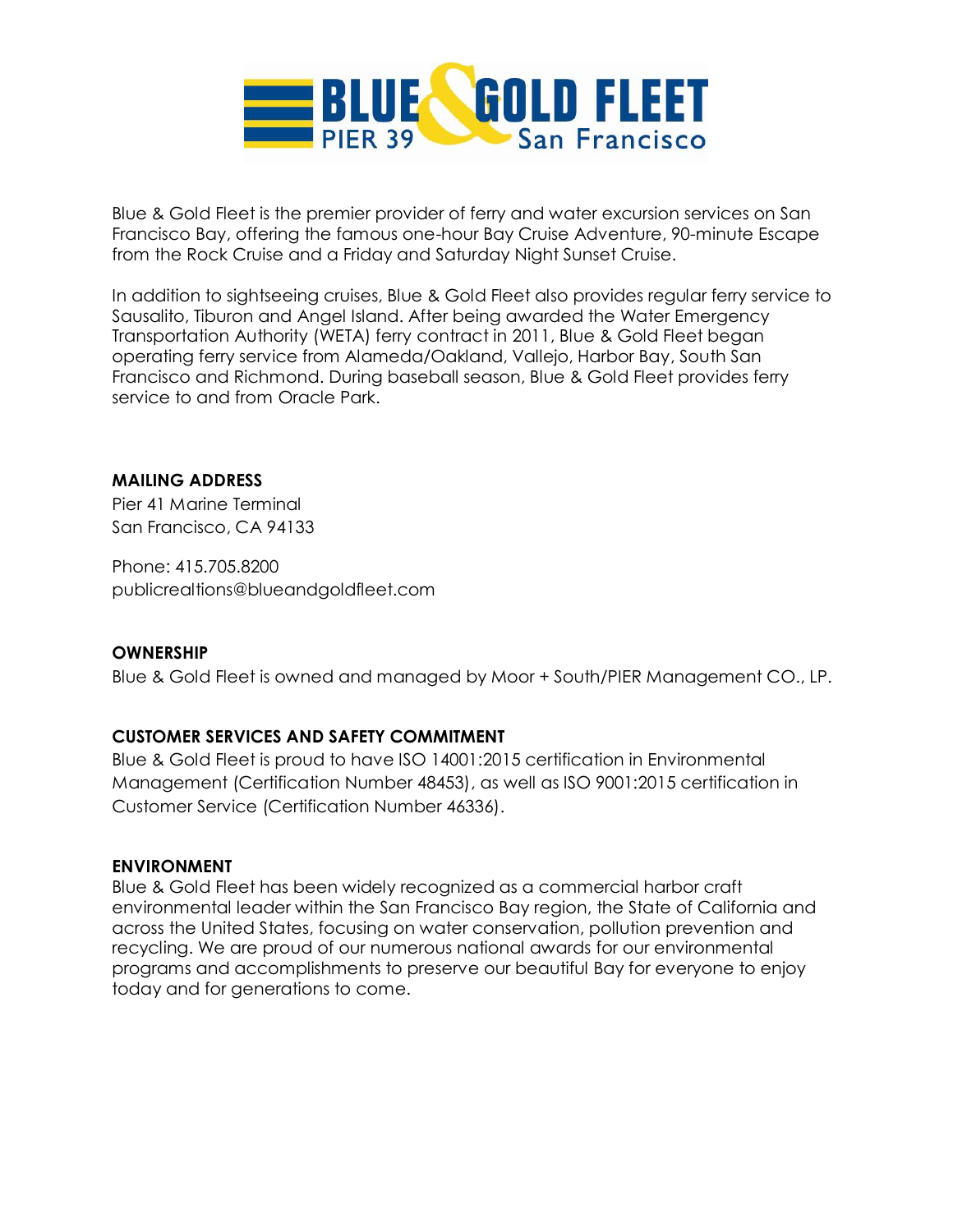Some of our environmental achievements include:

- Recognized by The Port of San Francisco for our environmental leadership in the marine industry.
- Presented with a Pollution Prevention Award by the California Environmental Protection Agency Department of Toxic Substance Control recognizing Blue & Gold Fleet for a successful initiative to reduce vessel waste.
- Acknowledged by the Executive Officer of the Bay Area Air Quality Management District for our efforts to attain and exceed federal air pollution standards.
- Honored by the Department of the Interior and the National Park Service Environmental Achievement Awards for partnerships in sustainable practices, pollution prevention and air emissions reductions,
- Received the California Governor's Environmental and Economic Achievement Award for Sustainability.
- Received the US Environmental Protection Agency Region 9 Environmental Achievement Award for the development and use of air emission control technologies within the harbor marine industry.
- United States Senators Barbara Boxer, Dianne Feinstein, and Congresswoman Nancy Pelosi recognized Blue & Gold Fleet for our environmental leadership.
- Presented with the California EPA Industrial Waste Management Board "Waste Reduction Award", along with the "WRAP of the Year" winner for outstanding efforts to reduce non-hazardous waste.
- Decorated by the California State Assembly in recognition of Blue & Gold Fleet's environmental leadership.

# **SIGHTSEEING CRUISES**

**San Francisco Bay Cruise Adventure:** Running for 30+ years, Blue & Gold Fleet's most popular one-hour cruise sails underneath the majestic Golden Gate Bridge, around mysterious Alcatraz Island, past Angel Island State Park, and along San Francisco's historic waterfront. Enjoy fantastic photo opportunities and breathtaking views. A multilanguage audio tour is available on your smartphone, tablet or other Wi-Fi enabled device and includes a slideshow of historical photos.

**Escape from the Rock Cruise:** Sail along the San Francisco waterfront, under the majestic Golden Gate Bridge and past Angel Island State Park before circling Alcatraz Island for an in-depth view of the prison. Take in the sights and sounds of the island as you listen to ex-guards and former inmates tell their stories of murder, mayhem and mobsters. Listen to the tour and see historical photos on our multi-language audio tour on your smartphone, tablet or other Wi-Fi enabled device.